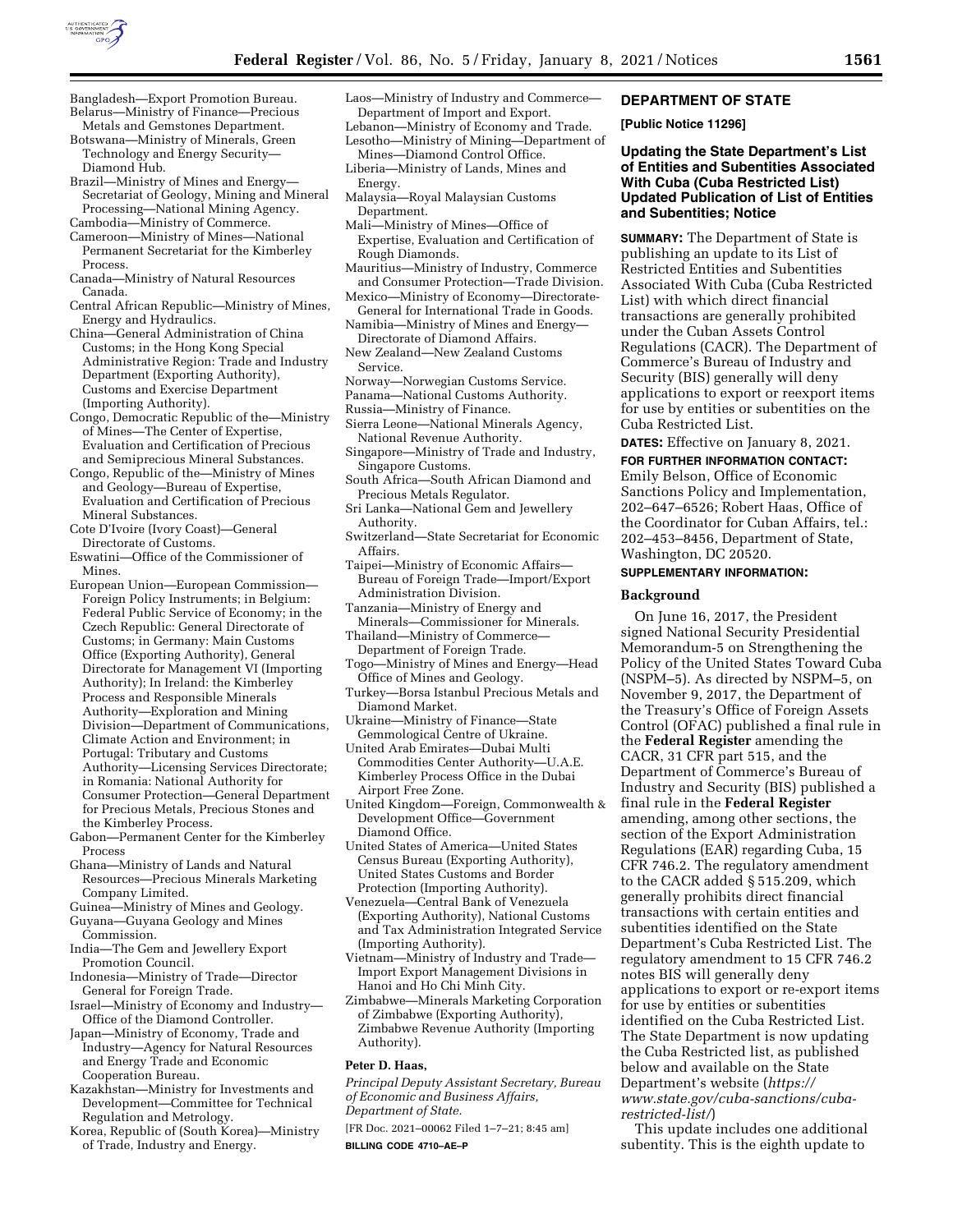the Cuba Restricted List since it was published November 9, 2017 (82 FR 52089). Previous updates were published November 15, 2018 (see 83 FR 57523), March 9, 2019 (see 84 FR 8939), April 24, 2019 (see 84 FR 17228), July 26, 2019 (see 84 FR 36154), November 19, 2019 (see 84 FR 63953), June 12, 2020 (see 85 FR 35972), a correction June 19, 2020 (85 FR 37146), and September 29, 2020 (85 FR 61079). The State Department will continue to update the Cuba Restricted List periodically.

The publication of the updated Cuba Restricted List further implements the directive in paragraph 3(a)(i) of NSPM– 5 to the Secretary of State to identify the entities or subentities, as appropriate, that are under the control of, or act for or on behalf of, the Cuban military, intelligence, or security services or personnel, and publish a list of those identified entities and subentities with which direct financial transactions would disproportionately benefit such services or personnel at the expense of the Cuban people or private enterprise in Cuba.

# **Electronic Availability**

This document and additional information concerning the Cuba Restricted List are available from the Department of State's website (*[https://](https://www.state.gov/cuba-sanctions/cuba-restricted-list/) [www.state.gov/cuba-sanctions/cuba](https://www.state.gov/cuba-sanctions/cuba-restricted-list/)[restricted-list/](https://www.state.gov/cuba-sanctions/cuba-restricted-list/)*).

## **List of Restricted Entities and Subentities Associated With Cuba as of January 8, 2021**

Below is the U.S. Department of State's list of entities and subentities under the control of, or acting for or on behalf of, the Cuban military, intelligence, or security services or personnel with which direct financial transactions would disproportionately benefit such services or personnel at the expense of the Cuban people or private enterprise in Cuba. For information regarding the prohibition on direct financial transactions with these entities, please see 31 CFR 515.209. All entities and subentities were listed effective November 9, 2017, unless otherwise indicated.

\* \* \* *Entities or subentities owned or controlled by another entity or subentity on this list are not treated as restricted unless also specified by name on the list. \* \* \** 

### *Ministries*

- MINFAR Ministerio de las Fuerzas Armadas Revolucionarias
- MININT Ministerio del Interior

### *Holding Companies*

CIMEX — Corporación CIMEX S.A. Compañía Turística Habaguanex S.A. GAESA — Grupo de Administración Empresarial S.A. Gaviota — Grupo de Turismo Gaviota UIM — Unión de Industria Militar *Hotels in Havana and Old Havana* 

Aparthotel Montehabana Gran Hotel Bristol Kempinski *Effective November 15, 2019*  Gran Hotel Manzana Kempinski H10 Habana Panorama Hostal Valencia Hotel Ambos Mundos Hotel Armadores de Santander Hotel Beltrán de Santa Cruz Hotel Conde de Villanueva Hotel del Tejadillo Hotel el Bosque Hotel el Comendador Hotel el Mesón de la Flota Hotel Florida Hotel Habana 612 Hotel Kohly Hotel Los Frailes Hotel Marqués de Prado Ameno Hotel Marqués de Cardenas de Montehermoso *Effective June 12, 2020*  Hotel Palacio Cueto *Effective July 26, 2019*  Hotel Palacio del Marqués de San Felipe y Santiago de Bejucal Hotel Palacio O'Farrill Hotel Park View Hotel Raquel Hotel Regis *Effective June 12, 2020*  Hotel San Miguel Hotel Santa Isabel *Effective April 24, 2019*  Hotel Telégrafo Hotel Terral Iberostar Grand Packard Hotel *Effective November 15, 2018*  Memories Miramar Havana Memories Miramar Montehabana SO/Havana Paseo del Prado *Effective November 15, 2018 Hotels in Santiago de Cuba*  Villa Gaviota Santiago *Hotels in Varadero*  Blau Marina Varadero Resort also Fiesta Americana Punta Varadero *Effective November 15, 2018*  also Fiesta Club Adults Only *Effective March 12, 2019*  Grand Aston Varadero Resort *Effective November 15, 2019*  Grand Memories Varadero Hotel El Caney Varadero *Effective April 24, 2019*  Hotel Las Nubes *Effective November 15,* 

- *2018*
- Hotel Oasis *Effective November 15, 2018*
- Iberostar Bella Vista *Effective November 15, 2018*

Iberostar Laguna Azul Iberostar Playa Alameda Melia´ Marina Varadero Melia´ Marina Varadero Apartamentos *Effective April 24, 2019*  Melia´ Peninsula Varadero Memories Varadero Naviti Varadero Ocean Varadero El Patriarca Ocean Vista Azul Paradisus Princesa del Mar Paradisus Varadero Sol Sirenas Coral

### *Hotels in Pinar del Rio*

Hotel Villa Cabo de San Antonio Hotel Villa Maria La Gorda y Centro Internacional de Buceo

*Hotels in Baracoa* 

Hostal 1511 Hostal La Habanera Hostal La Rusa Hostal Rio Miel Hotel El Castillo Hotel Porto Santo Villa Maguana

### *Hotels in Cayos de Villa Clara*

Angsana Cayo Santa Marı´a *Effective November 15, 2018*  Dhawa Cayo Santa María Grand Aston Cayo Las Brujas Beach Resort and Spa *Effective November 19, 2019*  Golden Tulip Aguas Claras *Effective November 15, 2018*  Hotel Cayo Santa María Hotel Playa Cayo Santa María Iberostar Ensenachos Las Salinas Plana & Spa *Effective November 15, 2018*  La Salina Noreste *Effective November 15, 2018*  La Salina Suroeste *Effective November 15, 2018*  Melia´ Buenavista Meliá Cayo Santa María Melia´ Las Dunas Memories Azul Memories Flamenco Memories Paraı´so Ocean Casa del Mar Paradisus Los Cayos *Effective November 15, 2018*  Royalton Cayo Santa María Sercotel Experience Cayo Santa María *Effective November 15, 2018*  Sol Cavo Santa María Starfish Cayo Santa Marı´a *Effective November 15, 2018*  Valentı´n Perla Blanca *Effective November 15, 2018*  Villa Las Brujas Warwick Cayo Santa María also Labranda Cayo Santa María Hotel *Effective November 15, 2018*  Hotels in Holguín Blau Costa Verde Beach & Resort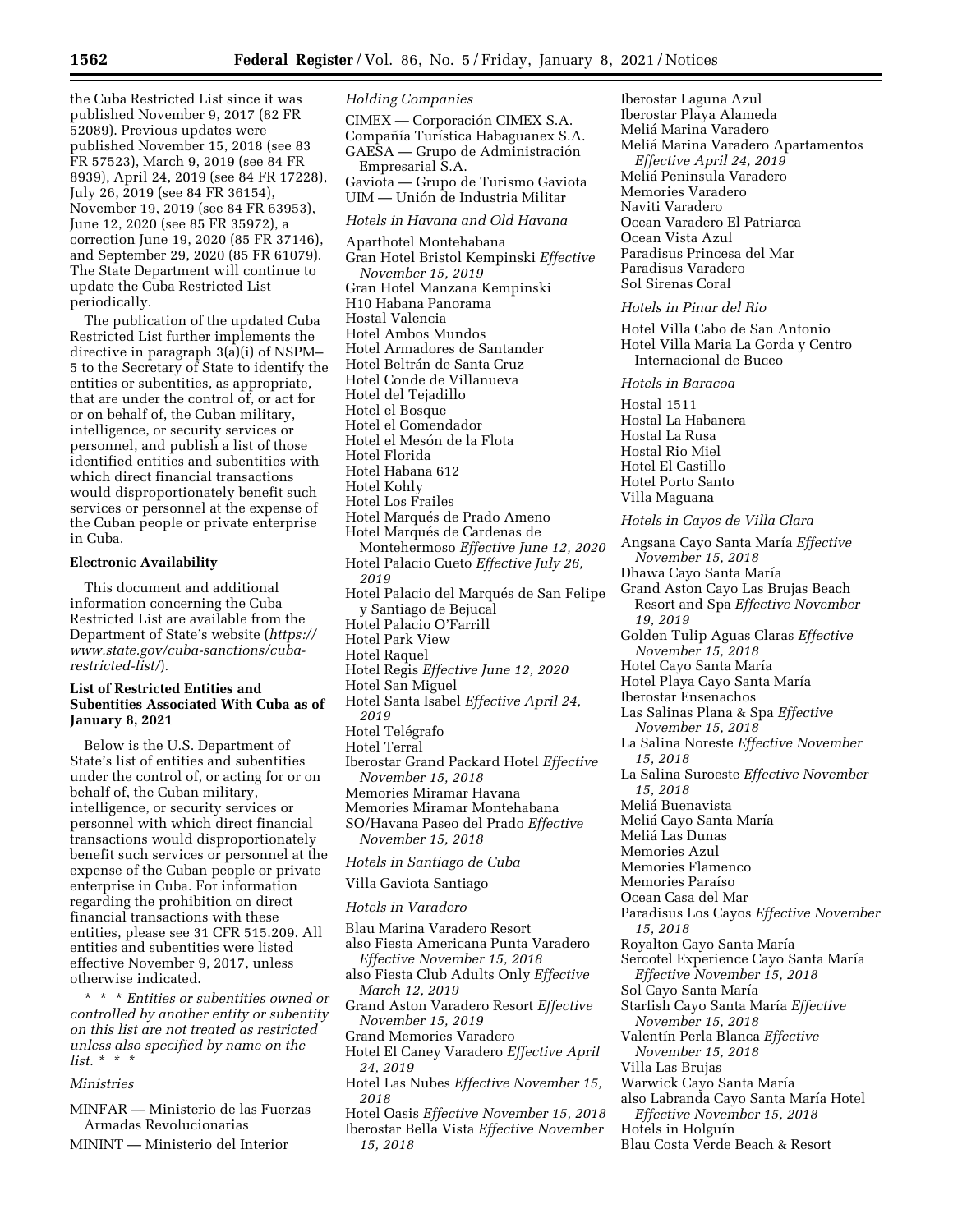also Fiesta Americana Holguín Costa Verde *Effective November 15, 2018*  Hotel Playa Costa Verde Hotel Playa Pesquero

### *Memories Holguı´n*

Paradisus Rı´o de Oro Resort & Spa Playa Costa Verde Playa Pesquero Premium Service Sol Rio de Luna y Mares Villa Cayo Naranjo Villa Cayo Saetia Villa Pinares de Mayari

# *Hotels in Jardines del Rey*

- Cayo Guillermo Resort Kempinski *Effective July 26, 2019*  Grand Muthu Cayo Guillermo *Effective November 15, 2018*  Gran Muthu Imperial Hotel *Effective November 15, 2019*  Gran Muthu Rainbow Hotel *Effective*
- *November 15, 2019*
- Hotel Playa Coco Plus
- Iberostar Playa Pilar
- Melia´ Jardines del Rey
- Memories Caribe
- Pestana Cayo Coco
- also Hotel Playa Paraiso *Effective June 12, 2020*

#### *Hotels in Topes de Collantes*

- Hostal Los Helechos Kurhotel Escambray *Effective November 15, 2018*  Los Helechos Villa Caburni
- *Tourist Agencies*
- Crucero del Sol
- Gaviota Tours

## *Marinas*

- Marina Gaviota Cabo de San Antonio (Pinar del Rio)
- Marina Gaviota Cayo Coco (Jardines del Rey)
- Marina Gaviota Las Brujas (Cayos de Villa Clara) Marina Gaviota Puerto Vita (Holguín)
- Marina Gaviota Varadero (Varadero)

# *Stores in Old Havana*

- Casa del Abanico
- Colección Habana
- Florería Jardín Wagner
- Joyería Coral Negro—Additional locations throughout Cuba
- La Casa del Regalo
- 
- San Ignacio 415
- Soldadito de Plomo
- Tienda El Navegante Tienda Muñecos de Leyenda
- Tienda Museo El Reloj Cuervo y
- Sobrinos

# *Entities Directly Serving the Defense and Security Sectors*

ACERPROT—Agencia de Certificación y Consultoría de Seguridad y Protección

- Alias Empresa de Certificación de Sistemas de Seguridad y Protección *Effective November 15, 2018*
- AGROMIN—Grupo Empresarial Agropecuario del Ministerio del Interior
- APCI—Agencia de Protección Contra Incendios
- CAHOMA—Empresa Militar Industrial Comandante Ernesto Che Guevara Casa Editorial Verde Olivo *Effective July*
- *26, 2019*
- CASEG—Empresa Militar Industrial Transporte Occidente
- $CID NAV$ —Centro de Investigación y Desarrollo Naval
- CIDAI—Centro de Investigación y Desarrollo de Armamento de Infantería
- CIDAO-Centro de Investigación y Desarrollo del Armamento de Artillería e Instrumentos Opticos y Ópticos Electrónicos
- CORCEL—Empresa Militar Industrial Emilio Barcenas Pier
- CUBAGRO—Empresa Comercializadora y Exportadora de Productos Agropecuarios y Agroindustriales
- DATYS—Empresa Para El Desarrollo De Aplicaciones, Tecnologías Y Sistemas
- DCM TRANS—Centro de Investigación y Desarrollo del Transporte
- DEGOR—Empresa Militar Industrial Desembarco Del Granma
- DSE—Departamento de Seguridad del Estado
- Editorial Capita´n San Luis *Effective July 26, 2019*
- EMIAT—Empresa Importadora Exportadora de Abastecimientos Técnicos
- Empresa Militar Industrial Astilleros Astimar
- Empresa Militar Industrial Astilleros Centro
- Empresa Militar Industrial Yuri Gagarin
- ETASE—Empresa de Transporte y Aseguramiento
- Ferretería TRASVAL
- GELCOM—Centro de Investigación y Desarrollo Grito de Baire
- Impresos de Seguridad MECATRONICS—Centro de
- Investigacio´n y Desarrollo de Electrónica y Mecánica
- NAZCA—Empresa Militar Industrial Granma
- OIBS—Organización Integración para el Bienestar Social
- PLAMEC—Empresa Militar Industrial Ignacio Agramonte
- PNR—Policía Nacional Revolucionaria PROVARI—Empresa de Producciones
- Varias
- SEPSA—Servicios Especializados de Protección
- SERTOD—Servicios de
- Telecomunicaciones a los Organos de la Defensa *Effective November 15, 2018*
- SIMPRO—Centro de Investigación y Desarrollo de Simuladores
- TECAL—Empresa de Tecnologías Alternativas
- TECNOPRO—Empresa Militar Industrial ''G.B. Francisco Cruz Bourzac''
- TECNOTEX—Empresa Cubana Exportadora e Importadora de Servicios, Artículos y Productos Técnicos Especializados
- TGF—Tropas de Guardafronteras
- UAM-Unión Agropecuaria Militar
- ULAEX-Unión Latinoamericana de Explosivos
- XETID—Empresa de Tecnologías de la Informacio´n Para La Defensa
- YABO—Empresa Militar Industrial Coronel Francisco Aguiar Rodríguez

### *Additional Subentities of CIMEX*

- ADESA/ASAT—Agencia Servicios Aduanales (Customs Services)
- American International Services
- (Remittances) *Effective September 29, 2020*
- alias AIS Remesas *Effective September 29, 2020*
- Cachito (Beverage Manufacturer) Contex (Fashion)
- 
- Datacimex
- ECUSE—Empresa Cubana de Servicios
- FINCIMEX *Effective June 19, 2020*  Inmobiliaria CIMEX (Real Estate)
- Inversiones CIMEX
- Jupiña (Beverage Manufacturer)
- La Maisón (Fashion)
- Najita (Beverage Manufacturer)
- Publicitaria Imagen (Advertising)
- Residencial Tarara S.A. (Real Estate/ Property Rental) *Effective November*

# *15, 2018*

Ron Caney (Rum Production)

(Beverage Manufacturer)

Comercio (ZELCOM)

Exportadora

(DIP)

Estate)

**Federal Register***]* 

GRAFOS (Advertising)

(Real Estate) TECNOIMPORT

- Ron Varadero (Rum Production)
- Telecable (Satellite Television)

Zona Especializada de Logística y

*Additional Subentities of GAESA*  Aerogaviota *Effective April 24, 2019*  Almacenes Universales (AUSA) ANTEX-Corporación Antillana

Banco Financiero Internacional S.A. (BFI). *Effective [date published in* 

Compañía Inmobiliaria Aurea S.A. *Effective November 15, 2018*  Dirección Integrada Proyecto Mariel

Empresa Inmobiliaria Almest (Real

RAFIN S.A. (Financial Services) Sociedad Mercantin Inmobiliaria Caribe

Tropicola